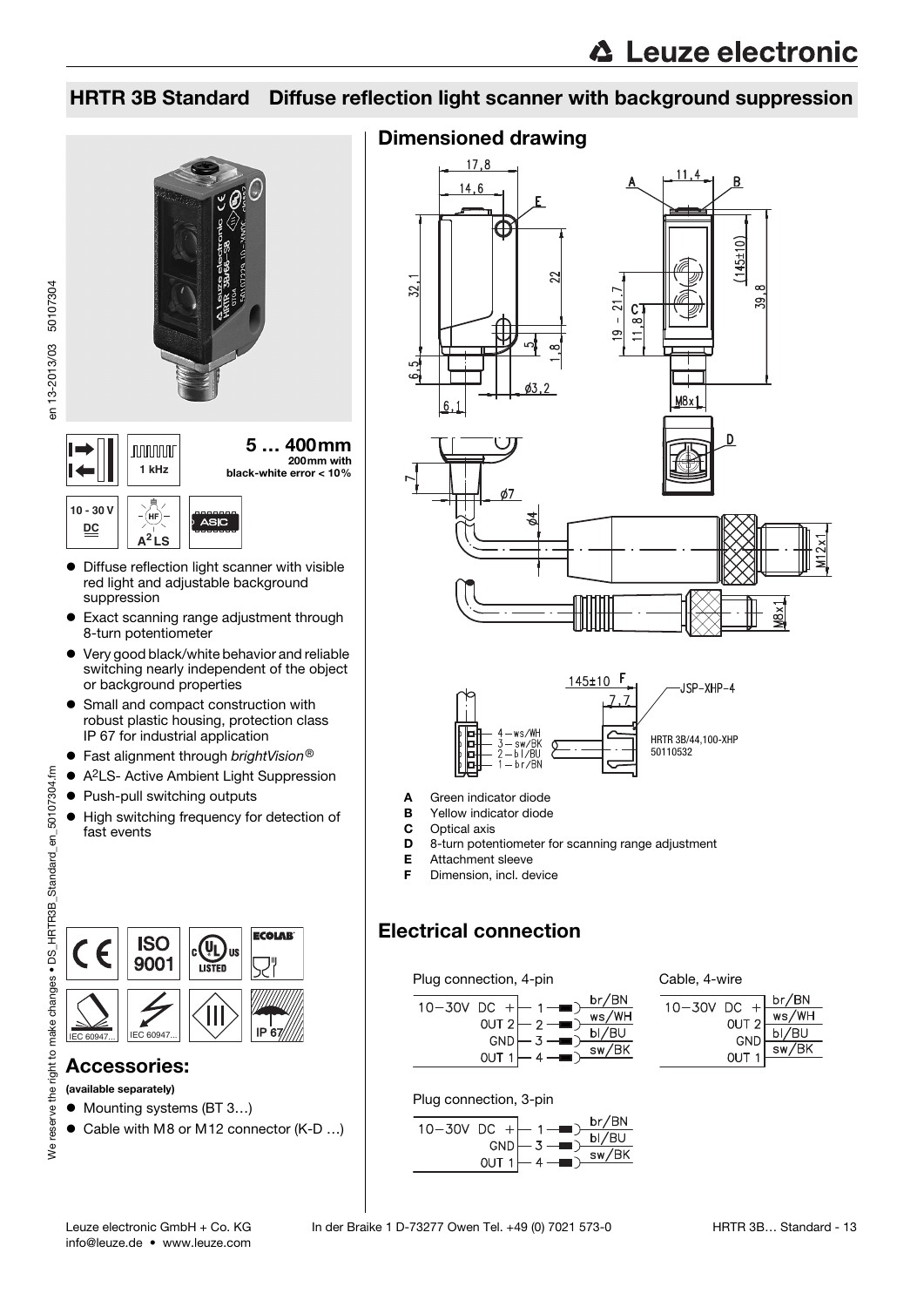# **△ Leuze electronic**

# HRTR 3B



3) Average life expectancy 100,000h at an ambient temperature of 25°C 4) For UL applications: for use in class 2 circuits according to NEC only

5) The push-pull switching outputs must not be connected in parallel 6) Pin 2: unassigned, hence especially suitable for the connection to.

6) Pin 2: unassigned, hence especially suitable for the connection to AS-interface I/O coupling modules Patent Pending Publ. No. US 7,476,848 B2

8) 2=polarity reversal protection, 3=short-circuit protection for all transistor outputs

# Remarks

Adapter plate: BT 3.2 (part no. 50103844) for alternate mounting on 25.4mm hole spacing (Omron E3Z, Sick W100…)





Remarks Mounting system:

1) Packaging unit: PU = 10 pcs.

➀➁➂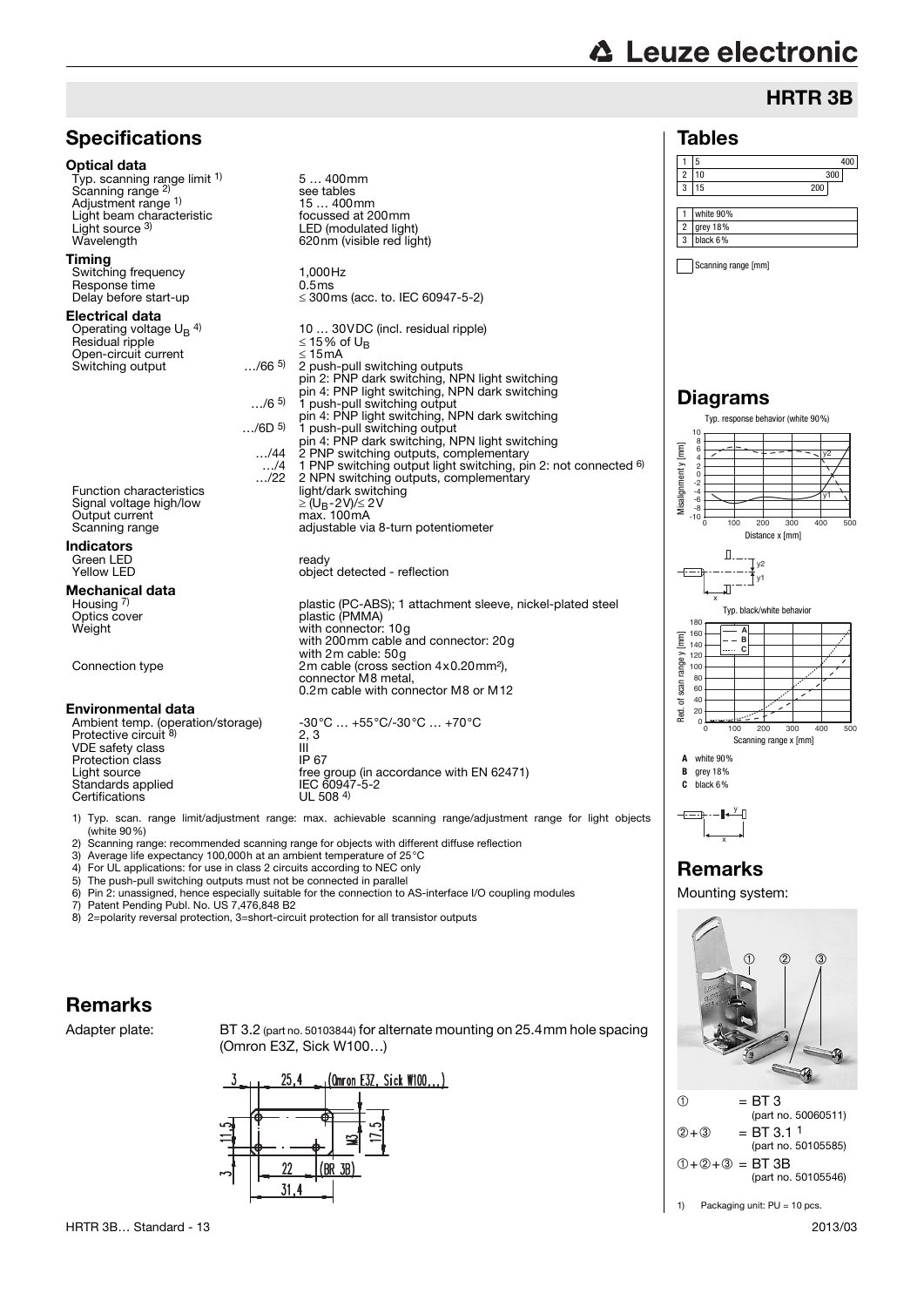# HRTR 3B Standard Diffuse reflection light scanner with background suppression

# Order guide

| <b>Selection table</b>                       |                                                                         |        |                                   |                    |           |           |           |           |           |           |           |           |           |           |           |           |   |   |   |           |                 |                                                                                                                                                                                                                                                             |           |           |
|----------------------------------------------|-------------------------------------------------------------------------|--------|-----------------------------------|--------------------|-----------|-----------|-----------|-----------|-----------|-----------|-----------|-----------|-----------|-----------|-----------|-----------|---|---|---|-----------|-----------------|-------------------------------------------------------------------------------------------------------------------------------------------------------------------------------------------------------------------------------------------------------------|-----------|-----------|
|                                              |                                                                         |        | Order code $\rightarrow$          |                    | 50107228  |           |           |           |           |           |           |           |           |           |           |           |   |   |   |           |                 | <b>HATR 38/66-58</b><br>HATR 38/66-58/2230<br>HATR 38/66-6008876<br>EATR 38/66-6008876<br>EATR 38/66-6008876<br>EATR 38/66-6008876<br>EATR 38/6007:58<br>HATR 38/64-72735<br>HATR 38/64-72735<br>HATR 38/64-72735<br>HATR 38/64-72838<br>HATR 38/6-8838<br> |           |           |
| Equipment $\blacklozenge$                    |                                                                         |        | 3B/66<br>돌                        |                    |           |           |           |           |           |           |           |           |           |           |           |           |   |   |   |           |                 |                                                                                                                                                                                                                                                             |           |           |
| Output 1<br>(0 <sup>U</sup> T <sub>1</sub> ) | push-pull switching output                                              |        | light switching<br>dark switching | C                  |           |           |           |           |           |           |           |           |           |           |           |           |   |   |   | $\bullet$ |                 |                                                                                                                                                                                                                                                             |           |           |
|                                              | PNP transistor output                                                   |        | light switching                   | O                  |           |           |           |           |           |           |           |           |           |           |           |           |   |   |   |           |                 |                                                                                                                                                                                                                                                             |           | $\bullet$ |
|                                              |                                                                         |        | dark switching                    |                    |           |           |           |           |           |           |           |           |           |           |           |           |   |   |   |           |                 |                                                                                                                                                                                                                                                             |           |           |
|                                              | NPN transistor output                                                   |        | light switching                   | $\overline{\rm O}$ |           |           |           |           |           |           |           |           |           |           |           |           |   |   |   |           |                 |                                                                                                                                                                                                                                                             |           |           |
|                                              |                                                                         |        | dark switching                    |                    |           |           |           |           |           |           |           |           |           |           |           |           |   |   |   |           |                 |                                                                                                                                                                                                                                                             |           |           |
| Output 2<br>(0 <sup>U</sup> T <sub>2</sub> ) | push-pull switching output                                              |        | light switching                   | O                  |           |           |           |           |           |           |           |           |           |           |           |           |   |   |   |           |                 |                                                                                                                                                                                                                                                             |           |           |
|                                              |                                                                         |        | dark switching                    |                    | $\bullet$ | $\bullet$ | ●         |           | ●         |           |           |           |           |           |           |           |   |   |   |           |                 |                                                                                                                                                                                                                                                             |           |           |
|                                              | PNP transistor output                                                   |        | light switching                   | O                  |           |           |           |           |           |           |           |           |           |           |           |           |   |   |   |           |                 |                                                                                                                                                                                                                                                             |           |           |
|                                              |                                                                         |        | dark switching                    |                    |           |           |           |           |           |           | $\bullet$ | $\bullet$ | ●         | $\bullet$ | $\bullet$ | $\bullet$ |   |   |   |           |                 | $\bullet$                                                                                                                                                                                                                                                   | ●         | $\bullet$ |
|                                              | NPN transistor output                                                   |        | light switching                   | $\overline{\rm O}$ |           |           |           |           |           |           |           |           |           |           |           |           |   |   |   |           |                 |                                                                                                                                                                                                                                                             |           |           |
|                                              |                                                                         |        | dark switching                    |                    |           |           |           |           |           |           |           |           |           |           |           |           |   |   |   |           |                 |                                                                                                                                                                                                                                                             |           |           |
| Connection                                   | cable 100mm                                                             | 4-wire |                                   |                    |           |           |           |           |           |           |           |           |           |           |           |           |   |   |   |           |                 | 1)                                                                                                                                                                                                                                                          |           |           |
|                                              | cable 2,000mm                                                           | 4-wire |                                   | $\bullet$          |           |           |           |           |           | $\bullet$ |           |           |           |           |           | $\bullet$ |   |   |   |           |                 |                                                                                                                                                                                                                                                             |           |           |
|                                              | cable 5,000mm                                                           | 4-wire |                                   |                    |           |           |           |           |           |           | $\bullet$ |           |           |           | $\bullet$ |           |   |   |   |           |                 |                                                                                                                                                                                                                                                             |           |           |
|                                              | M8 connector, metal                                                     |        | 3-pin                             |                    |           |           |           |           |           |           |           |           |           |           |           |           |   |   |   |           |                 |                                                                                                                                                                                                                                                             |           |           |
|                                              | M8 connector, metal                                                     |        | 4-pin                             |                    |           | $\bullet$ |           |           | $\bullet$ |           |           |           |           |           |           |           |   |   |   |           |                 |                                                                                                                                                                                                                                                             |           |           |
|                                              | M8 connector, metal, snap-on                                            |        | 4-pin                             |                    |           |           |           |           |           |           |           |           |           |           |           |           |   |   |   |           |                 |                                                                                                                                                                                                                                                             |           |           |
|                                              | 200 mm cable with M8 connector                                          |        | 3-pin                             |                    |           |           |           |           |           |           |           |           |           |           |           |           |   |   |   | $\bullet$ | ●               |                                                                                                                                                                                                                                                             |           |           |
|                                              | 200mm cable with M8 connector                                           |        | 4-pin                             |                    |           |           | $\bullet$ |           |           |           |           |           |           |           |           |           |   |   |   |           |                 |                                                                                                                                                                                                                                                             |           | $\bullet$ |
|                                              | 200mm cable with<br>M <sub>12</sub> connector                           | 4-pin  |                                   |                    |           |           |           |           |           |           |           |           |           |           |           |           |   |   |   |           | $\bullet$<br>2) |                                                                                                                                                                                                                                                             |           |           |
|                                              | pin 2: not assigned, suitable for connecting to AS-i<br>coupling module |        |                                   |                    |           |           |           |           |           |           |           |           |           |           |           |           |   |   |   | $\bullet$ |                 |                                                                                                                                                                                                                                                             |           |           |
| Configura-                                   | freely adjustable via 8-turn potentiometer                              |        |                                   |                    | ●         |           | ●         | $\bullet$ |           | $\bullet$ | $\bullet$ |           | $\bullet$ |           | ●         | ●         | ● | ● | ● | $\bullet$ | ●               | $\bullet$                                                                                                                                                                                                                                                   | $\bullet$ |           |
| tion                                         | preset to scanning range [mm]:                                          |        |                                   |                    |           |           |           |           | 80        |           |           | 127       |           | 65        |           |           |   |   |   |           |                 |                                                                                                                                                                                                                                                             |           | 95        |
| Switching                                    | 200Hz                                                                   |        |                                   |                    |           |           |           |           |           | $\bullet$ |           |           |           |           |           |           |   |   |   |           |                 |                                                                                                                                                                                                                                                             |           |           |
| frequency                                    | 1,000Hz                                                                 |        |                                   |                    |           |           |           |           |           |           |           |           |           |           |           |           |   |   |   |           |                 |                                                                                                                                                                                                                                                             |           |           |

1) With XHP connector: dimensions including device 145mm ± 10mm 2) Connector without Ultra-Lock™ fast locking